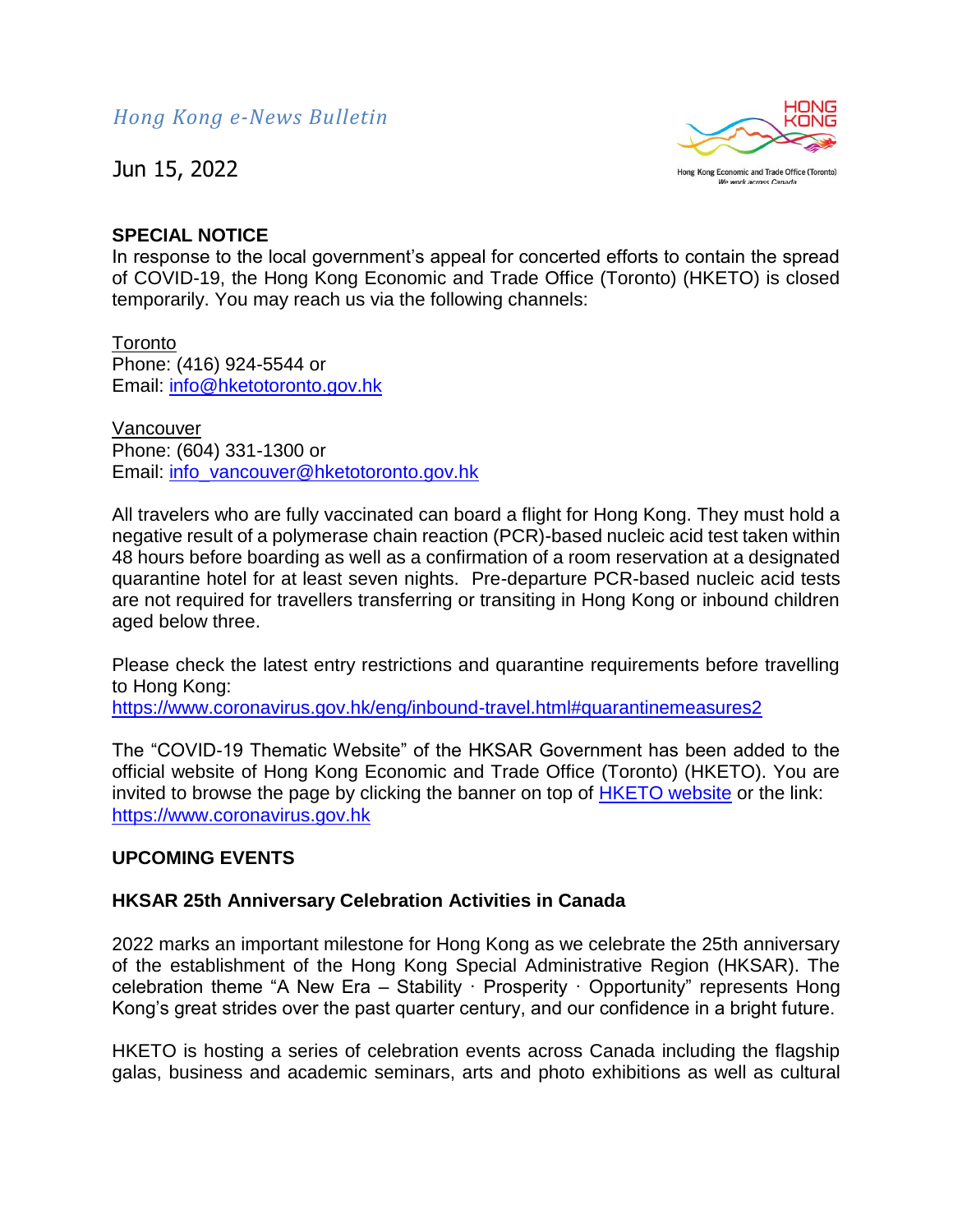

performances starting from May. HKETO invite the partnership from all sectors in the communities in building a more resilient and thriving Hong Kong. For details of the events, please visit:<https://25a.hketo.ca/>

### **1) Hong Kong Arts Exhibitions in Toronto and Vancouver**

The Hong Kong Arts Exhibitions aim to showcase how Hong Kong artists adopt traditional craft to create culturally-rich contemporary artworks including bamboo steamer tower, mini cheongsam dummies, lion head crafts, galvanized iron coffee dripper set and letter boxes for home deco or use in daily life, as well as contemporary cheongsams and flower buttons. The making of these artworks are considered an intangible part of Hong Kong's cultural heritage and craftsmanship.

The exhibitions are jointly presented by HKETO and the Hong Kong Arts Centre, supported by the Hong Kong Tourism Board in Canada, and organised by CanAsia Creative Exchange in Toronto and Dramaone Canada in Vancouver respectively.

**a) "Beyond Borders: Reshaping the Ordinaries of Hong Kong" (**超越界限:重塑香 港日常**) Exhibition in Toronto**

Date: May 30 to June 28

Venue: The Oval & Upper Oval, Yorkville Village (55 Avenue Road, Suite 2250, Toronto)

**b) "Beyond Borders: Traces of Hong Kong Stories" (**超越界限:尋找香港故事**) Exhibition in Vancouver**

Date: June 13 to July 3 Venue: CF Richmond Centre (6551 No. 3 Rd, Richmond, BC)

Details of the two online talks and workshop arranged as sideline activities of the exhibitions are listed below. Participants of the each online talk will be entitled to join a lucky draw to win one of the five Brand Hong Kong coffee cup plus tote bag sets. While participants of the online workshop will have a chance to get a mini bamboo steamer souvenir. Please register for these free activities.

**c) Beyond Borders Online Talk 1: "How can we apply the Intangible Cultural Heritage into our society's sustainable life?"** Date: June 16 (Thursday) Time: 19:00 - 20:00 (PDT) / 22:00 - 23:00 (EDT)

Speakers: Ms. Connie LAM, Executive Director, Hong Kong Arts Centre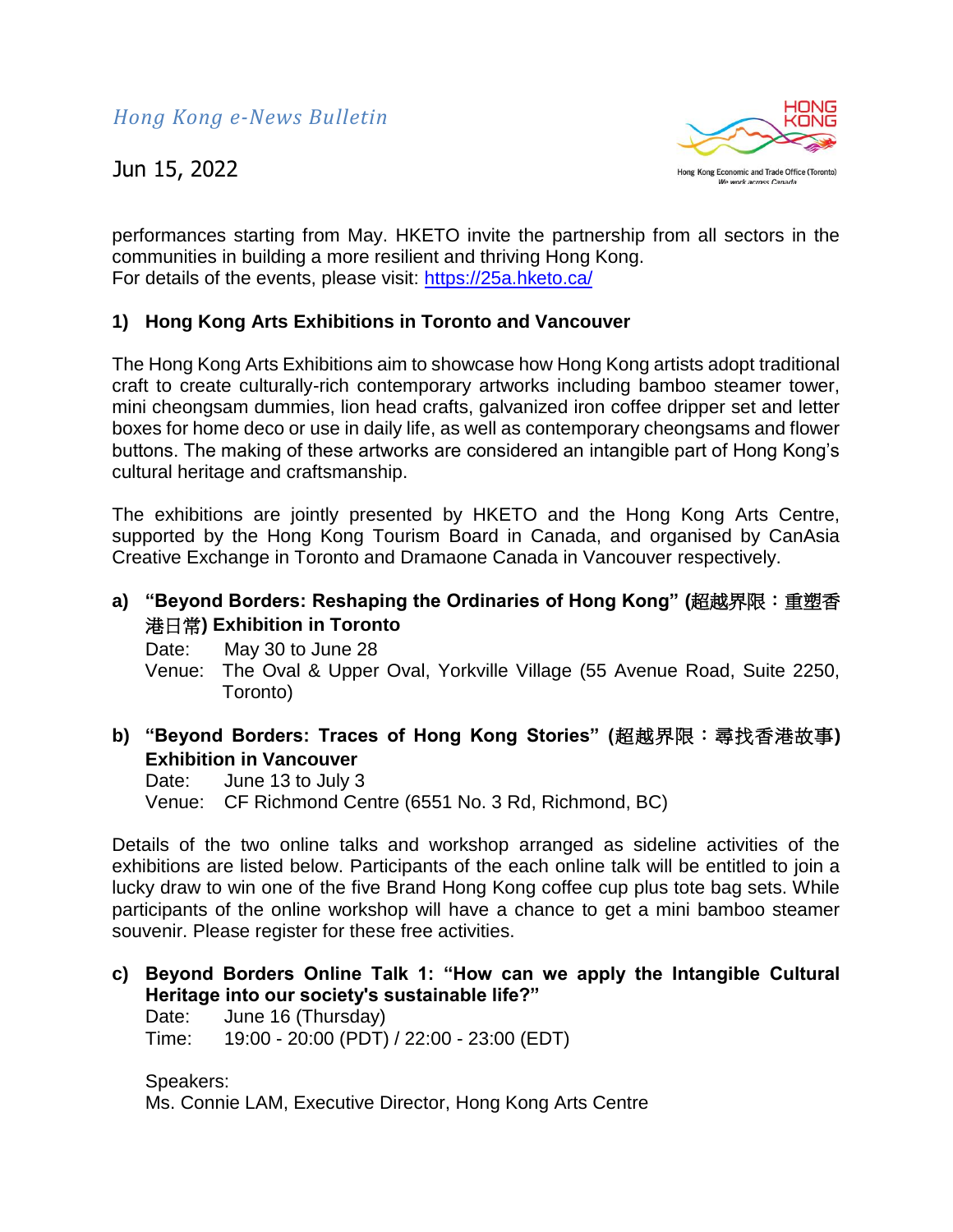*Hong Kong e-News Bulletin*

# Jun 15, 2022



Ms. Jaffa LAM, Academic Head, Hong Kong Art School

For registration:<https://forms.gle/2bSP7M4g3fUEzexZ8>

**d) Beyond Borders Online Talk 2: "How can we bring a new creation into the traditional artisanship alongside its preservation?"** 

Date: June 21 (Tuesday) Time: 19:00 - 20:00 (PDT) / 22:00 - 23:00 (EDT)

Speakers: Ms. Lam Ka-yu, Inkgo, Bamboo Steamer Contemporary Artist Mr. Luk Tsing-yuen, Galvanised Iron Contemporary Artist

Facilitator: Ms. Jaffa LAM, Academic Head, Hong Kong Art School

For registration:<https://forms.gle/SunQv6TVZaLcdQDd9>

# **e) Beyond Borders Online Workshop: "Demonstration of bamboo steamer making"**

Date: June 29 (Wednesday) Time: 19:00 - 20:00 (PDT) / 22:00 - 23:00 (EDT)

Instructor:

Ms. Lam Ka-yu, Inkgo, Bamboo Steamer Contemporary Artist

For registration:<https://forms.gle/Zo5ADgRBrV6nraVq8>

# **2) Collision 2022**

HKETO will take part in the Collision 2022 in hosting a Masterclass entitled "Startup Opportunities in Hong Kong" at the event. Details as follows:

Date: June 21 (Tuesday) Time: 11:00 - 11:45 Location: Masterclass 4, Enercare Centre, Exhibition Place 100 Princes' Blvd Unit 1, Toronto

The Masterclass aims to introduce the startup environment and opportunities in Hong Kong, covering funding, growth sectors, the Asia region, and the future. Three esteemed panelists are taking part: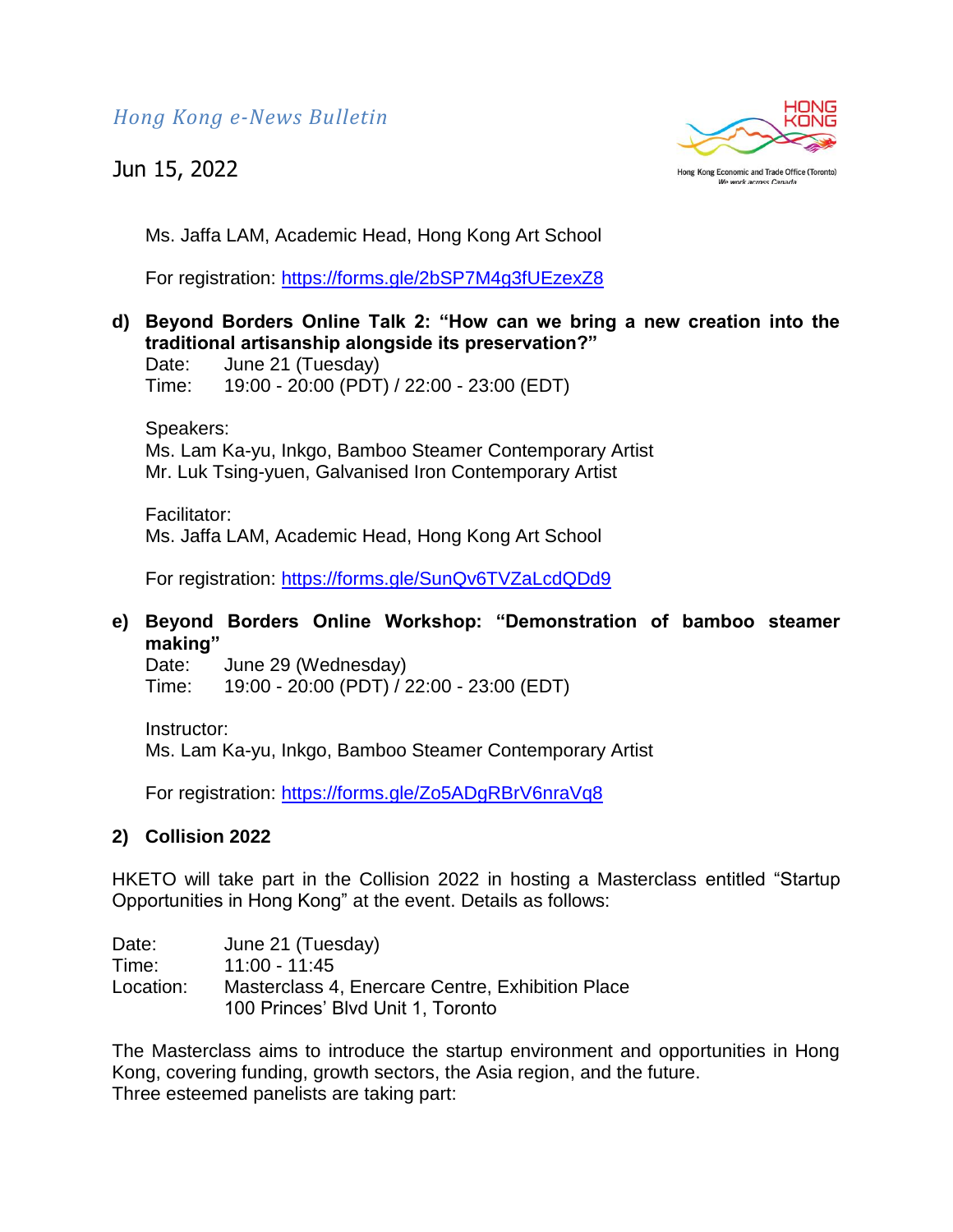*Hong Kong e-News Bulletin*

Jun 15, 2022



- Mr. Hugh Chow, Partner, Radiant Ventures
- Ms. Catherine Shiang, Managing Director, Asia Capital Advisors
- Mr. Ozan Isiniak, President, Keiretsu Forum Canada

Head, Investment Promotion of Invest Hong Kong in Canada, Mr. Christopher Chen will be the moderator of the Masterclass, and Director of HKETO, Ms. Emily Mo, will attend as a special guest.

To register for this Masterclass, please visit<https://collisionconf.com/masterclasses>

- Click the "InvestHK" panel
- Click "add to your schedule"

- Complete and submit the simple registration form (you will need to provide your Collision's ticket booking reference number)

# **3) Hong Kong Cantonese Opera Costume Exhibition cum Performance Programme (**香港粵劇服飾藏品展演計劃**)**

Cantonese opera is one of the intangible heritage cultures of Hong Kong. Starlight Chinese Opera Performing Arts Centre will organise a Cantonese Opera performance as part of the Canada-Hong Kong Young Cantonese Opera Cultural Exchange Program in July to showcase the beauty of this art. The performance and the programme are supported by HKETO. Details of the performance will be announced later.

# **4) A "Landscape Journey" Photography Exhibition across Canada**

Stunning landscape photographs by Hong Kong young photographer Kelvin Yuen will be featured at a touring photo exhibition across Canada from September to October. Kelvin's award-winning photos, together with selective landscape photos around the world from the Chinese Canadian Photographic Society of Toronto (CCPST) will be displayed. This photo exhibition is jointly presented by HKETO and CCPST.

Dates and venues in the West Coast are listed below:

September 1 to 9: cSPACE King Edward, Calgary September 5 to 11: CF Pacific Centre, Vancouver September 5 to 18: UBC Robson Square, Vancouver October 2 to 16: Complexe Desjardins, Montreal

Other venues for the exhibition will be announced. Please stay tuned!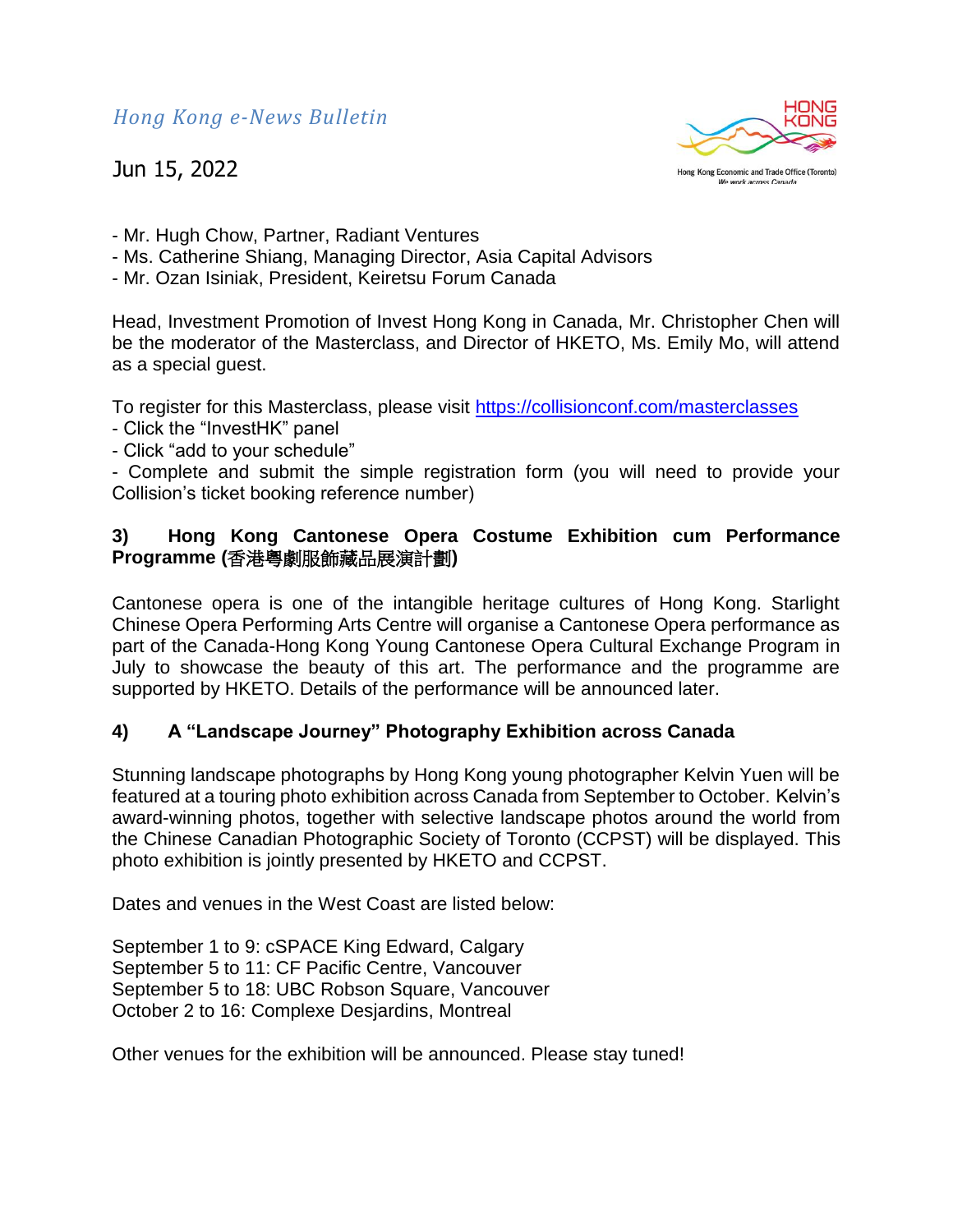

# **5) HKCBA Annual National Conference & Keynote Luncheon**

The Hong Kong-Canada Business Association (HKCBA) and HKETO will co-host a halfday business conference with a keynote luncheon on September 23. The event will present the latest business opportunities in Asia, share the latest insights from senior business leaders and officials, and suggest strategic and effective ways for Canadian companies to leverage and ultimately to succeed in diversifying their business footprints to Asia via Hong Kong, while celebrating the 25th anniversary of the establishment of the HKSAR.

For details of the event, please visit: <https://www.hkcba.com/events/hkcba-annual-national-conference-keynote-luncheon>

### **OTHER ACTIVITIES**

### **1) Healthcare and life science seminar**

The Hong Kong-Canada Business Association (HKCBA) (Ottawa Section), Hong Kong Trade Development Council, Invest Hong Kong and HKETO will join hands to organise a seminar on "Turning Challenges into Opportunities in Healthcare and Life Science" in Ottawa on June 15. The seminar will provide updates to Canadian companies on healthcare trends and life science development in Hong Kong and opportunities offered by the city in these sectors. In addition, information on 2022 Asia Summit on Global Health to be held in Hong Kong later this year will also be available for participants.

Learn more:

[https://ottawa.hkcba.com/events/members-turning-challenges-into-opportunities-in](https://ottawa.hkcba.com/events/members-turning-challenges-into-opportunities-in-healthcare-and-life-sciences)[healthcare-and-life-sciences](https://ottawa.hkcba.com/events/members-turning-challenges-into-opportunities-in-healthcare-and-life-sciences)

# **2) Toronto International Dragon Boat Race Festival**

The 34th Toronto International Dragon Boat Race Festival organised by the Toronto Chinese Business Association will be held at the Centre Island of Toronto on June 18 and 19. A Hong Kong booth featuring a mini exhibition about the history of dragon boating will be set up at the venue for visitors to learn more about Tuen Ng Festival. HKETO is a sponsor of the event.

Click the following link for details. <https://dragonboats.com/>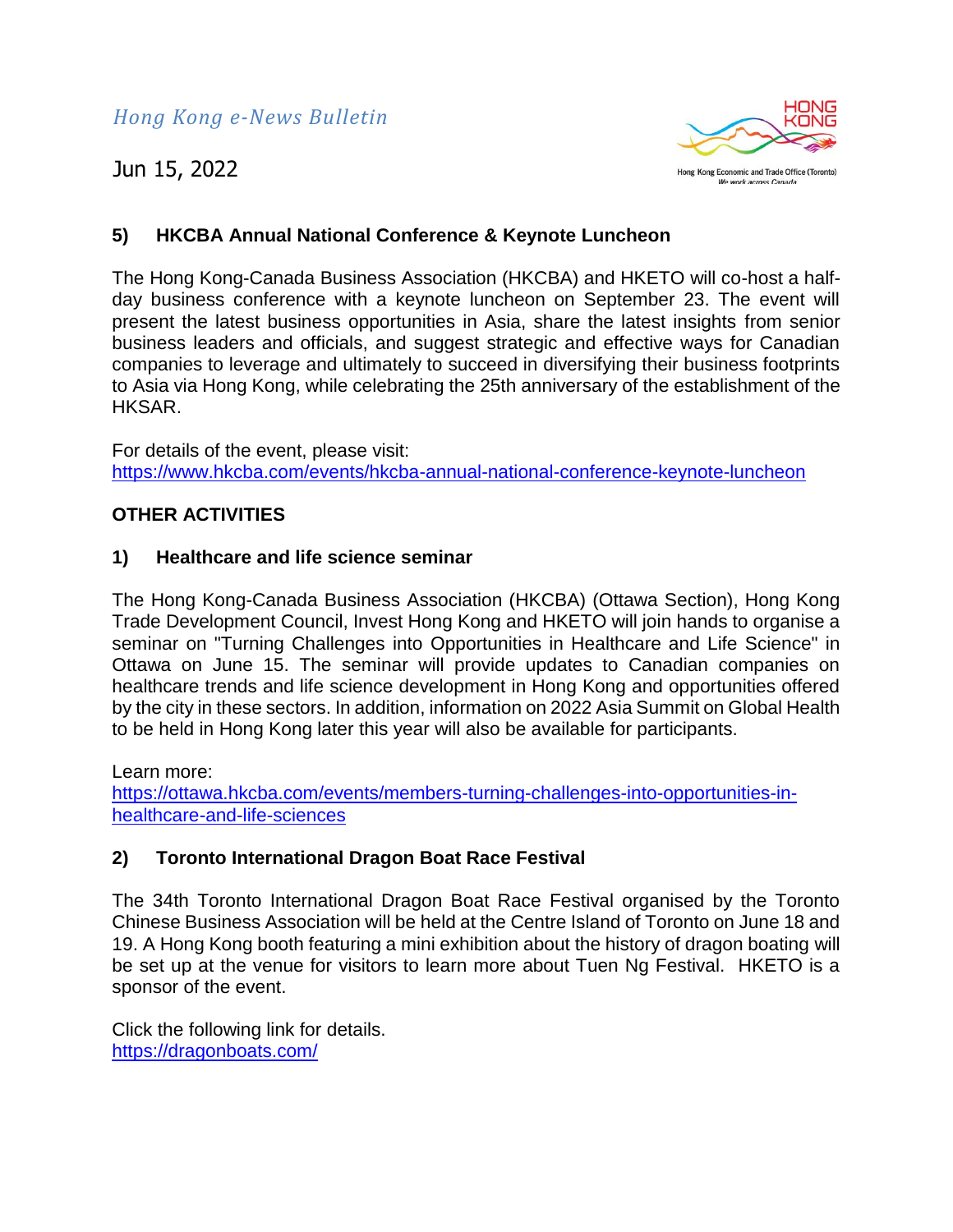*Hong Kong e-News Bulletin*

Jun 15, 2022



# **3) "The New Era of Hong Kong" event**

The HKCBA (Vancouver Section), Hong Kong Tourism Board in Canada (HKTB) and HKETO will jointly host the "The New Era of Hong Kong" networking session in Vancouver on June 22. The event will provide updates on Hong Kong's current COVID situation, business environment, and upcoming events for participants. To learn more, please visit HKCBA Vancouver's official website: [https://vancouver.hkcba.com/events/the-new-era](https://vancouver.hkcba.com/events/the-new-era-of-hong-kong)[of-hong-kong](https://vancouver.hkcba.com/events/the-new-era-of-hong-kong)

#### **RECENT ACTIVITIES**

#### **Beyond Borders art exhibition in Toronto celebrates Hong Kong SAR 25th anniversary**

The "Beyond Borders: Reshaping the Ordinaries of Hong Kong" art exhibition, jointly presented by the HKETO and the Hong Kong Arts Centre (HKAC), opened in Toronto on May 30.

The art exhibition features modern items revitalised from traditional handicrafts, showcasing lion-head crafting, mini cheongsams and galvanised coffee sets by three young Hong Kong artists, namely Jessica Chan, Frankie Si and Yu Siu-naam.

Delivering a welcome speech at the opening ceremony of the art exhibition on June 1, the Director of the HKETO, Ms Emily Mo, said that the HKETO was delighted to bring the art pieces from Hong Kong to Canada to showcase the ever-changing spirit and dynamic East-meets-West character of Hong Kong.

Click the following link for details. [https://www.hketotoronto.gov.hk/newsroom/beyond-borders-art-exhibition-in-toronto](https://www.hketotoronto.gov.hk/newsroom/beyond-borders-art-exhibition-in-toronto-celebrates-hong-kong-sar-25th-anniversary.html)[celebrates-hong-kong-sar-25th-anniversary.html](https://www.hketotoronto.gov.hk/newsroom/beyond-borders-art-exhibition-in-toronto-celebrates-hong-kong-sar-25th-anniversary.html)

#### **HONG KONG NEWS**

#### **HKSAR Government welcomes Ministry of Finance's issuance of sovereign bonds in Hong Kong**

The Ministry of Finance announced on June 6 its plan to issue Renminbi (RMB) sovereign bonds totalling RMB23 billion in four batches in Hong Kong this year, of which RMB7.5 billion sovereign bonds will be issued in two-year, three-year and five-year tenors on June 15 to celebrate the 25th anniversary of the establishment of the HKSAR.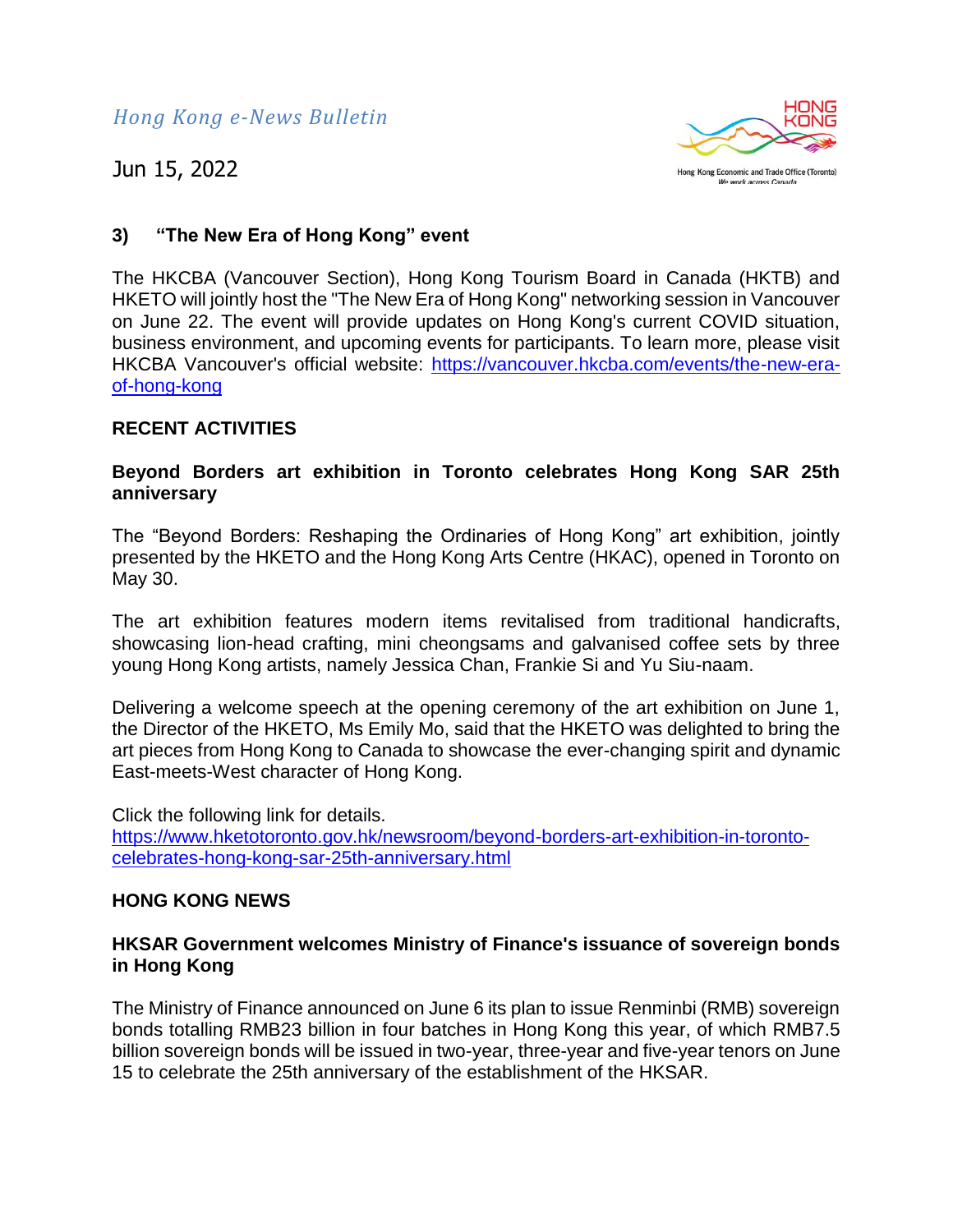

The HKSAR Government welcomes the Ministry of Finance's issuance of RMB sovereign bonds in Hong Kong for 14 consecutive years, which demonstrates clearly the Central People's Government's staunch support of Hong Kong's status as an international financial centre and the global offshore RMB business hub, and is conducive to promoting the sustainable development of the bond market in Hong Kong and attracting more international capital to the Hong Kong market.

Click the following link for details. <https://www.info.gov.hk/gia/general/202206/06/P2022060600598.htm>

### **InvestHK introduces expanded programme for Global Fast Track 2022**

InvestHK announced on June 7 the launch of Global Fast Track 2022, a programme that helps fintech companies leverage the unique advantages of Hong Kong to scale in Asia while building a solid foundation for long-term growth.

Returning for its third year, Global Fast Track is now open for applications from global and local fintech companies looking to connect with corporate clients and investors and capture fast-growing opportunities in Asia and beyond.

Global Fast Track's business matching portal, pitching competition, and mentoring sessions will connect qualified applicants with a diverse range of Asian Corporate and Investor Champions to explore potential business deals and investments. In addition, it will feature for the first time Service Champions selected from a broad spectrum of professional service providers, including but not limited to law firms, marketing agencies, information service providers and talent development companies.

Global Fast Track 2021 achieved significant success with over 300 fintech firms receiving support from more than 90 local and regional Corporate and Investor Champions last year. Application is open from now until September. Outstanding fintech firms from eight key fintech verticals (Commercial Banking; Digital Assets; InsurTech; InvestTech and WealthTech; Payments; RegTech; Retail Banking; and Environmental, Social, and Governance) will be invited to enter an online pitching competition. The competition final will be held during Hong Kong Fintech Week in November.

Partnering regulators are the Hong Kong Monetary Authority, the Insurance Authority, the Securities and Futures Commission and the Customs and Excise Department. For details, please visit [www.globalfasttrack.hk.](https://www.globalfasttrack.hk/)

Click the following link for details. <https://www.info.gov.hk/gia/general/202206/07/P2022060700306.htm>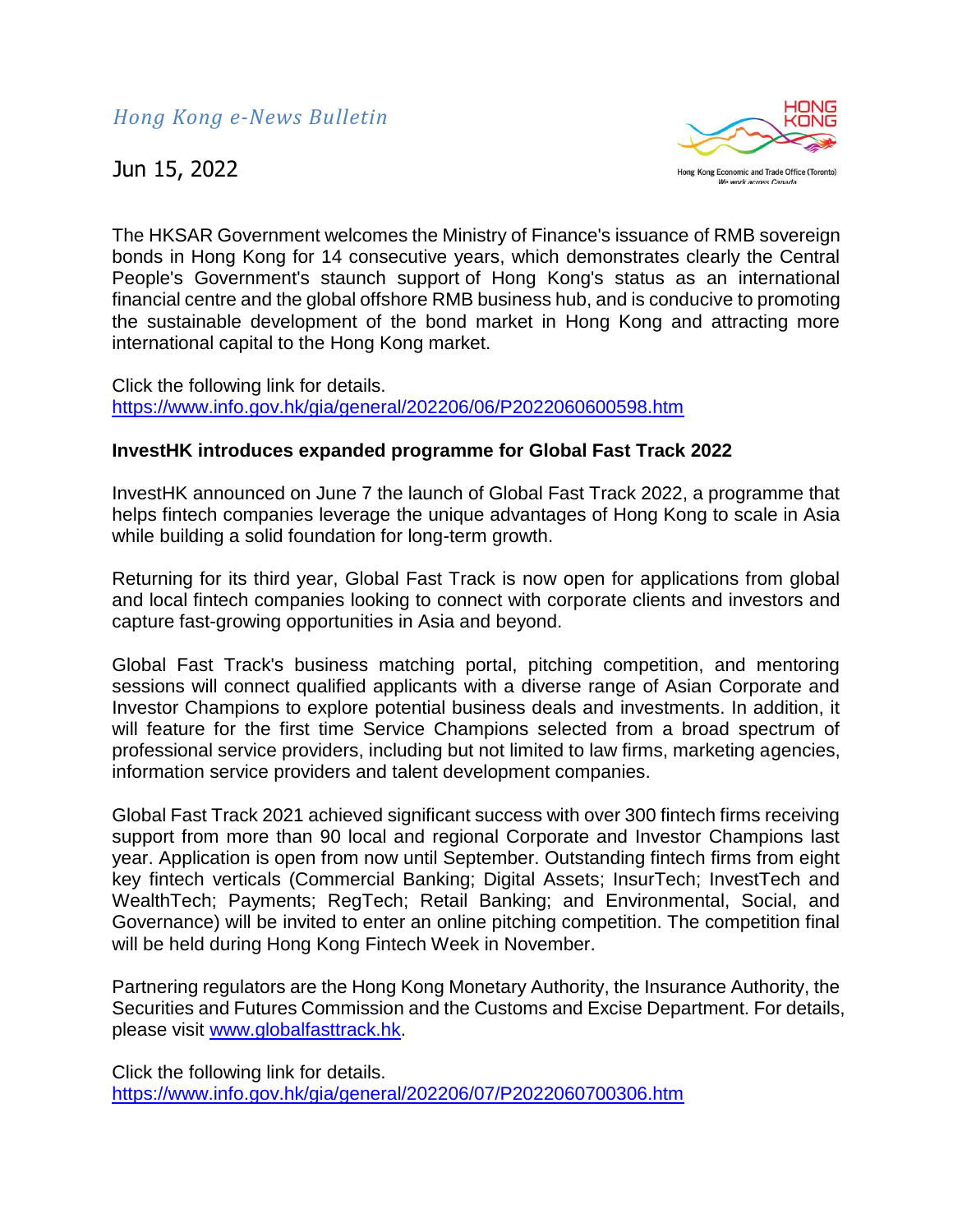

### **HKSAR Government strongly opposes criticism on Hong Kong's situation by US' 2021 Report on International Religious Freedom**

The HKSAR Government on June 3 strongly opposed the unfounded remarks on Hong Kong in the United States' 2021 Report on International Religious Freedom.

The HKSAR Government spokesperson remarked that following the implementation of the Hong Kong National Security Law, chaos has stopped and order has been restored in Hong Kong. The Hong Kong National Security Law ensures the resolute, full and faithful implementation of the "one country, two systems" principle under which the people of Hong Kong administer Hong Kong with a high degree of autonomy, and also clearly stipulates that human rights shall be respected and protected in safeguarding national security in the HKSAR.

Click the following link for details. <https://www.info.gov.hk/gia/general/202206/03/P2022060300837.htm>

### **Media partnership to showcase Hong Kong's advantages**

The Economist, in partnership with the Information Services Department of the HKSAR Government (ISD), has created a paid post "Hong Kong gears up for the innovation and technology race" to show how Hong Kong is gearing up for the global innovation and technology race. Strategic investments, in conjunction with the city's strengths, invigorate the I&T ecosystem, which comprises a blossoming start-up scene, robust public-private partnerships, prudent investment strategies, as well as vast opportunities presented by the GBA development.

Click the following link for details. [https://impact.economist.com/projects/hong-kong-looking-ahead/hong-kong-gears-up](https://impact.economist.com/projects/hong-kong-looking-ahead/hong-kong-gears-up-in-the-innovation-and-technology-race/)[in-the-innovation-and-technology-race/](https://impact.economist.com/projects/hong-kong-looking-ahead/hong-kong-gears-up-in-the-innovation-and-technology-race/)

In addition, CNBC, in partnership with the ISD, has created a video "Hong Kong - Asia's World-Class Art Gallery" about Hong Kong's arts scene and cultural capital, explaining how Hong Kong is making its mark on the world's arts scene through its new global museum of contemporary visual culture – M+.

Click the following link for details. <https://www.facebook.com/cnbccatalyst/videos/3129792040565819/>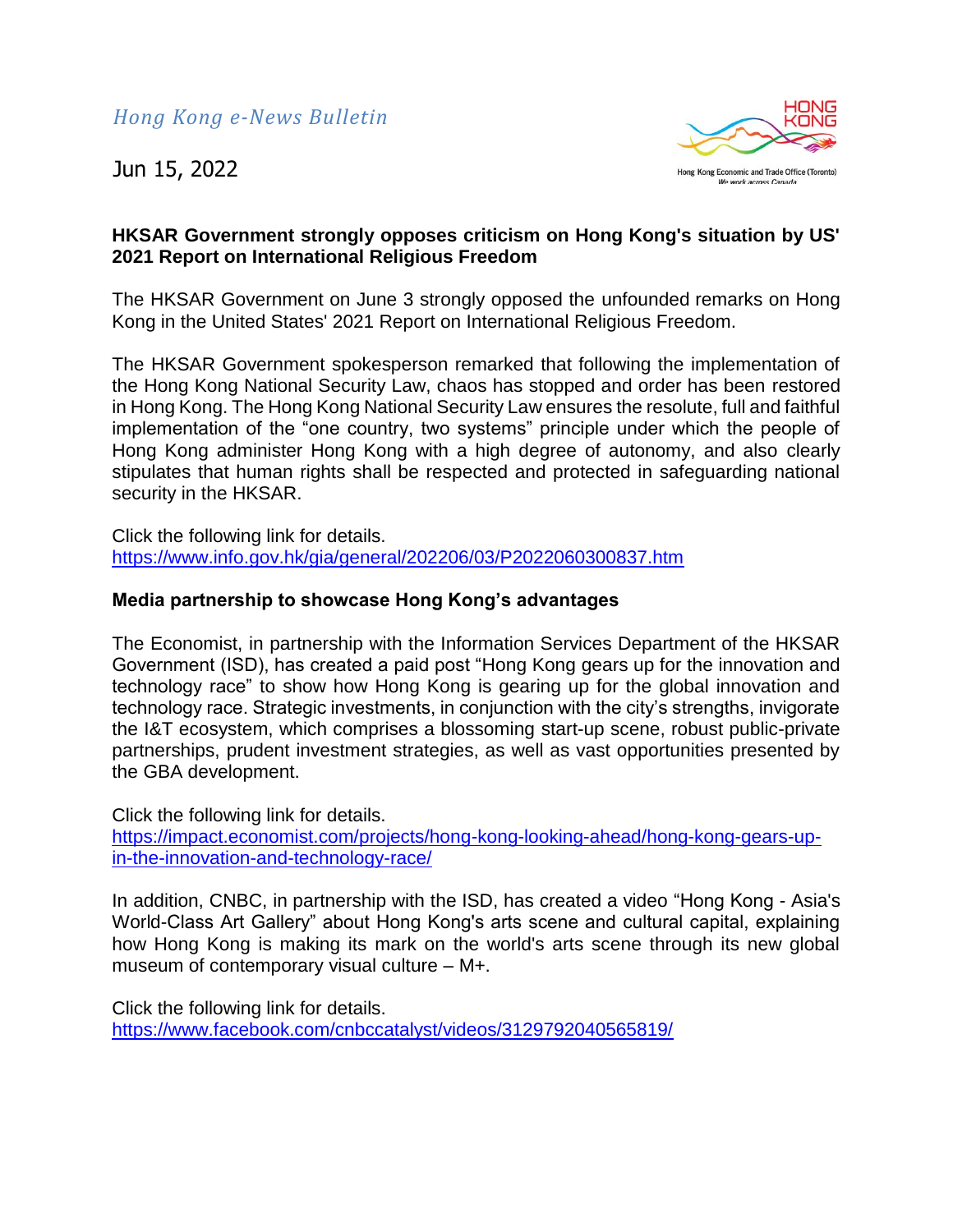

### **Announcement of second batch of recognised medical qualifications including Canadian programmes under Medical Registration Ordinance**

The Registrar of Medical Practitioners of the HKSAR Government announced on June 8 the second batch of 23 medical qualifications recognised by the Special Registration Committee (SRC).

Together with the first batch of 27 medical qualifications recognised by the SRC announced in April, the SRC has recommended a total of 50 medical qualifications, adding two programmes offered by the Canadian universities namely University of Alberta and University of Ottawa, for recognition.

The announcement of the recognised medical qualifications in batches by the SRC enables qualified non-locally trained doctors to serve in the public healthcare institutions in Hong Kong through special registration as soon as possible, with a view to alleviating the current shortage of doctors in the public healthcare system. The list of recognised medical qualifications may also serve as a reference for students who intend to study medicine outside Hong Kong and facilitate their choices for further studies.

After the Medical Registration (Amendment) Ordinance 2021 came into effect upon gazettal on October 29, 2021, non-locally trained doctors who possess recognised medical qualifications, subject to their fulfilment of certain criteria, may apply for special registration to practise in the public healthcare institutions in Hong Kong. After serving for a certain period, obtaining recognised specialist qualifications and passing the assessment, they will be granted full registration to practise in Hong Kong.

Click the following link for details. <https://www.info.gov.hk/gia/general/202206/08/P2022060800301.htm>

#### **Recruitment of qualified doctors outside Hong Kong**

Department of Health of the HKSAR Government is recruiting qualified doctors outside Hong Kong for the positions of Non-civil Service Contract Doctor (without Full Registration) and Contract Doctor (without Full Registration) (Child Assessment). Applications for the above two posts are accepted all year round. Eligibility requirements are set out in the attached recruitment notices of the Department of Health.

Enquiries can be made to the Department of Health at appts\_registry1@dh.gov.hk and online application can be made through the Civil Service Bureau's website at [http://www.csb.gov.hk.](http://www.csb.gov.hk/) Job numbers are 40221 (Contract Doctor (without Full Registration)) and 40248 (Contract Doctor (without Full Registration) (Child Assessment)).